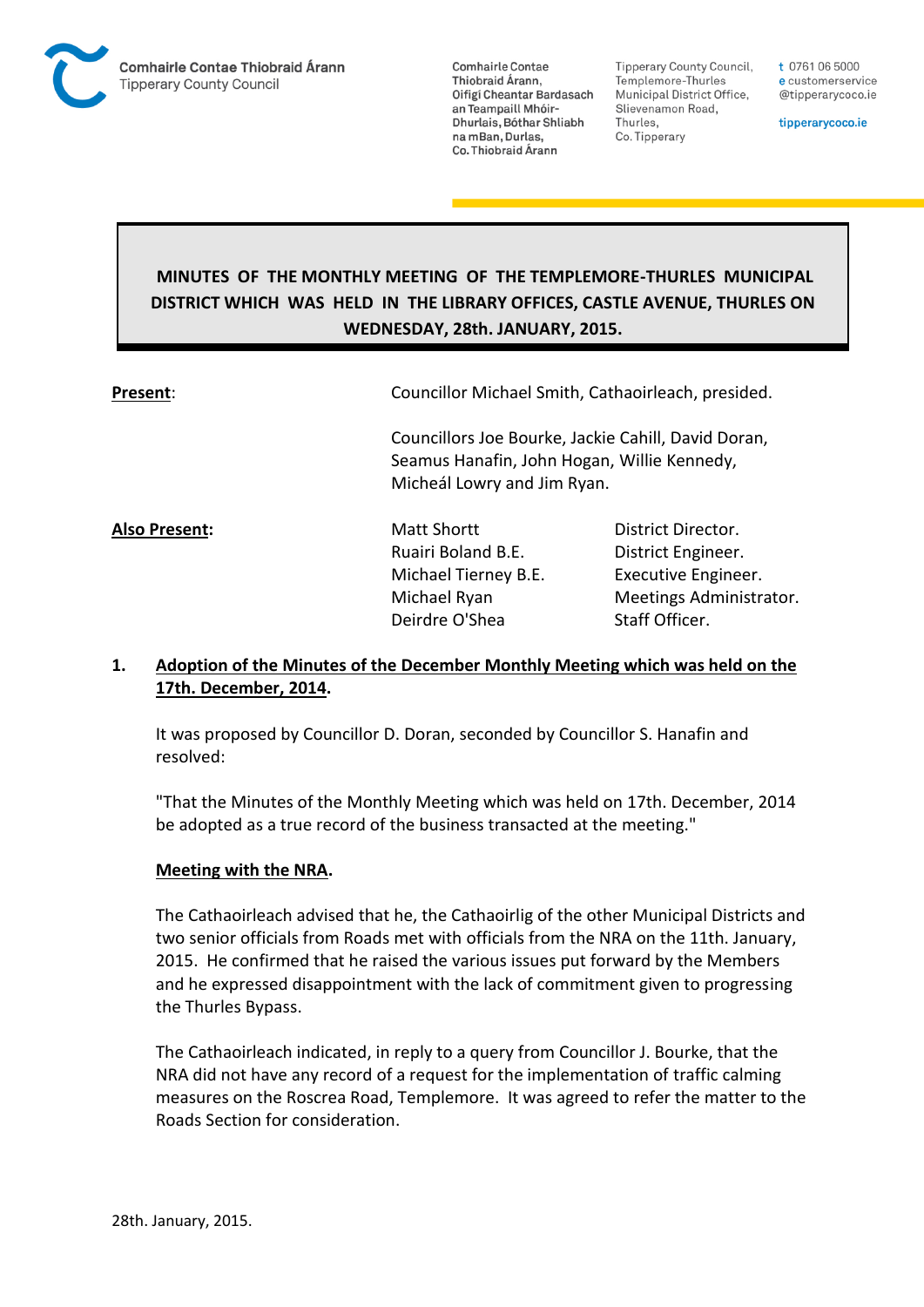

**Tipperary County Council,** Templemore-Thurles Municipal District Office, Slievenamon Road, Thurles, Co. Tipperary

t 0761 06 5000 e customerservice @tipperarycoco.ie

tipperarycoco.ie

#### Notice of Motion in the name of Councillor J. Ryan.

It was agreed to consider Notice of Motion 5(a) in the name of Councillor J. Ryan relating to the proposed ring road for Thurles at this stage of the Meeting.

"I am calling on Tipperary County Council to seek a meeting with both the NRA and the Minister for Transport to look for the necessary funding to proceed with the construction of the proposed ring road for Thurles."

Councillor J. Ryan outlined his dissatisfaction with the response, given that the issue of severe traffic congestion in Thurles has been raised with the NRA over a long number of years. The other Members endorsed his comments.

It was proposed by Councillor J. Ryan, seconded by Councillor M. Smith and resolved:

"That the Minister for Transport, Tourism & Sport be requested to receive a deputation from the Municipal District to discuss the progression of the Thurles bypass and that copy of the letter be forwarded to Mr. Alan Kelly TD, Minister for the Environment, Community & Local Government and Mr. Tom Hayes TD, Minister of State, seeking their support."

#### **Matters arising from the Minutes:**

| Item                                        | Response                                   |
|---------------------------------------------|--------------------------------------------|
| Poor quality of the Christmas Lights in     | Options will be explored to improve the    |
| Templemore.                                 | lights.                                    |
| Grass Cutting in the Templemore-Thurles     | A review of grass cutting in the Municipal |
| Municipal District.                         | District will be carried out.              |
|                                             |                                            |
| Promotion of Tourism - a delegation from    | The Executive will meet with the           |
| South Korea will visit Thurles on 11th.     | delegation.                                |
| March, 2015 and the Municipal District      |                                            |
| should avail of the opportunity to          |                                            |
| promote the Town.                           |                                            |
| Overgrown hedge abutting The Glebe,         | The hedge has been inspected and is not    |
| Thurles.                                    | overgrown.                                 |
| Illegal dumping on Council land at the Mill | The matter will receive attention.         |
| Road, Thurles.                              |                                            |
| The pruning of the trees between the        | The situation will be reviewed.            |
| <b>Council Offices and Slievenamon</b>      |                                            |
| Meadows, Thurles - residents are            |                                            |
| dissatisfied with the work.                 |                                            |
| Removal of poplar trees in Willowmere       | The District Engineer will discuss the     |
| Drive, Thurles.                             | matter with the Tree Surgeon.              |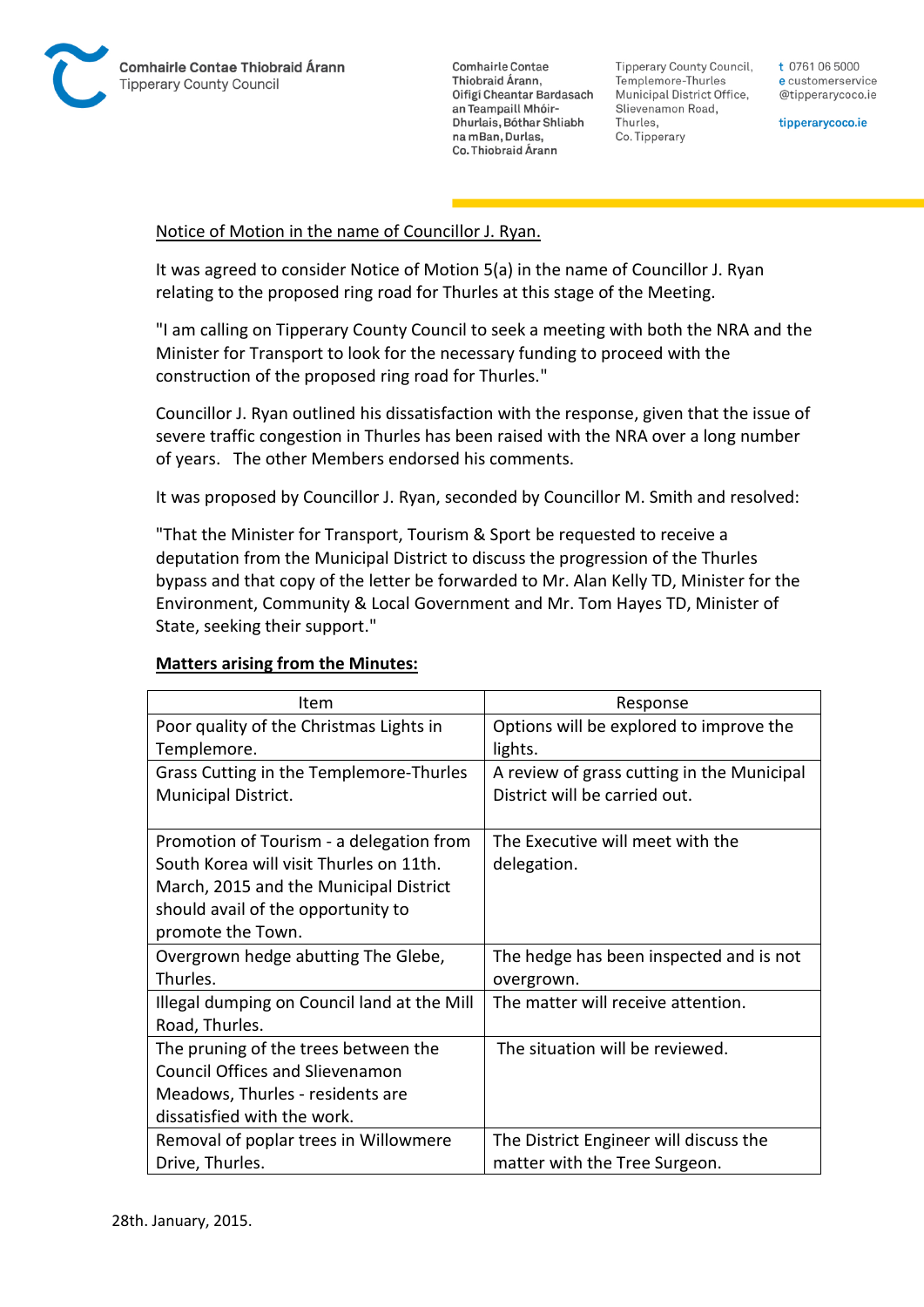**Tipperary County Council,** Templemore-Thurles Municipal District Office, Slievenamon Road, Thurles, Co. Tipperary

t 0761 06 5000 e customerservice @tipperarycoco.ie

tipperarycoco.ie

| Implementation of safety measures         | The safety measures implemented are<br>welcomed. |
|-------------------------------------------|--------------------------------------------------|
| outside the schools at Pallas Street,     |                                                  |
| Borrisoleigh.                             |                                                  |
| Delay in repairing faulty lights at The   | The matter will be referred to the Roads         |
| Orchard, Friar Street, Thurles which have | Section.                                         |
| been out of order for months.             |                                                  |
| Provision of an electronic speed sign on  | A speed assessment will be undertaken to         |
| the Borrisoleigh Road, Templemore.        | establish if there is a need.                    |
| Appointment of additional permanent       | 6 permanent positions will be filled             |
| roads workers in the Municipal District.  | through confined competition and                 |
|                                           | additional temporary road workers will be        |
|                                           | employed during the peak period subject          |
|                                           | to availability of funding.                      |
| Confusion re boundaries between GSS       | Members will be provided with a map              |
| areas at Ballycamas, Turraheen and        | showing all roads within the District.           |
| Drombane.                                 |                                                  |

#### **2 Water Services & Environment Functions.**

Matt Shortt, District Director and Director of Services, Water Services confirmed the following:-

- a) The Department of the Environment, Community & Local Government has approved the recruitment of a second Litter Warden for the County and the position will be filled at an early date.
- b) A report issued by the EPA on the Quality of Drinking Water in Ireland did not highlight any areas of concern in the Templemore-Thurles Municipal District.

He responded to issues raised by the Members as follows:-

- There has been a substantial amount of work undertaken in the last number of years to replace lead watermains in the District and it is the responsibility of the owners to replace lead connections from the water meters / stopcock to their houses.
- The recurring sewerage blockage at Kincora Terrace, Thurles will be addressed.
- The reasons for the leaks on the Thurles Regional Water Supply Scheme are being investigated.

#### **3 2015 Work Programmes.**

The District Director confirmed that the Roadworks Programme is currently being prepared and will be circulated to the Members at the March Monthly Meeting.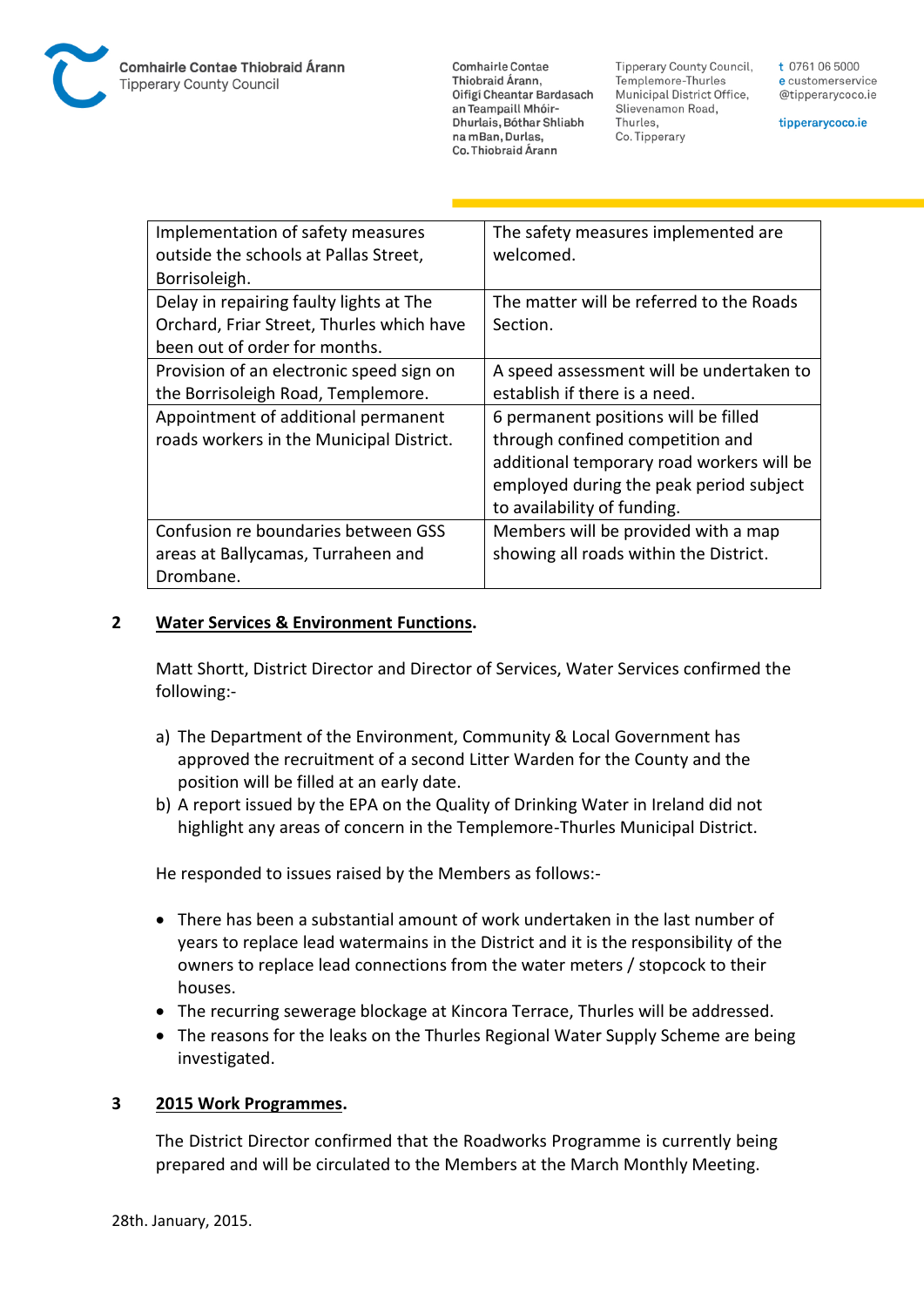

Tipperary County Council, Templemore-Thurles Municipal District Office, Slievenamon Road, Thurles, Co. Tipperary

t 0761 06 5000 e customerservice @tipperarycoco.ie

tipperarycoco.ie

The Members highlighted the following issues:

- Deterioration in roads in the District and particularly, roads that were resurfaced in recent years.
- The substandard patching being carried out.
- Damage to cars due to potholes.
- The need for drainage to be undertaken in conjunction with road repairs / resurfacing.

The District Engineer advised that:

- The heavy rain followed by freezing conditions in the last two weeks has resulted in the deterioration of road surfaces.
- It is not always possible to provide adequate drainage in hilly areas due to the gradient.
- There will be an additional patching unit in operation from next week, on the return of the temporary road workers.
- The areas raised by the Members are being considered for inclusion in the Roadworks Programme.

#### **4 Update on Projects.**

| Thurles Town Park.                                                                   | The formal signing of the Contract for the<br>Town Park will take place on Friday, 13th.<br>February, 2015 at 9.30 am and Members are<br>invited to attend.                                                                                                     |
|--------------------------------------------------------------------------------------|-----------------------------------------------------------------------------------------------------------------------------------------------------------------------------------------------------------------------------------------------------------------|
| Liberty Square Thurles<br>Refurbishment.                                             | The design is substantially complete and an<br>independent traffic review and safety audit is<br>currently being carried out.<br>The Part 8 process for the provision of the car<br>park and the Liberty Square Refurbishment<br>Project will be done together. |
| Extension<br>to<br>and<br>refurbishment of the Offices<br>at Castle Avenue, Thurles. | prequalification process has<br>been<br>A<br>e-tenders for<br>advertised<br>on<br>building<br>the latest<br>contractors and<br>date<br>for<br>submissions is 12 noon on Friday 13th.<br>February, 2015.                                                         |
| Repair of Thurles Leisure<br>Centre.                                                 | There is a delay in the completion of the<br>remedial works due to the complexity of the<br>repairs involved and a revised programme has<br>been submitted by the Contractor.                                                                                   |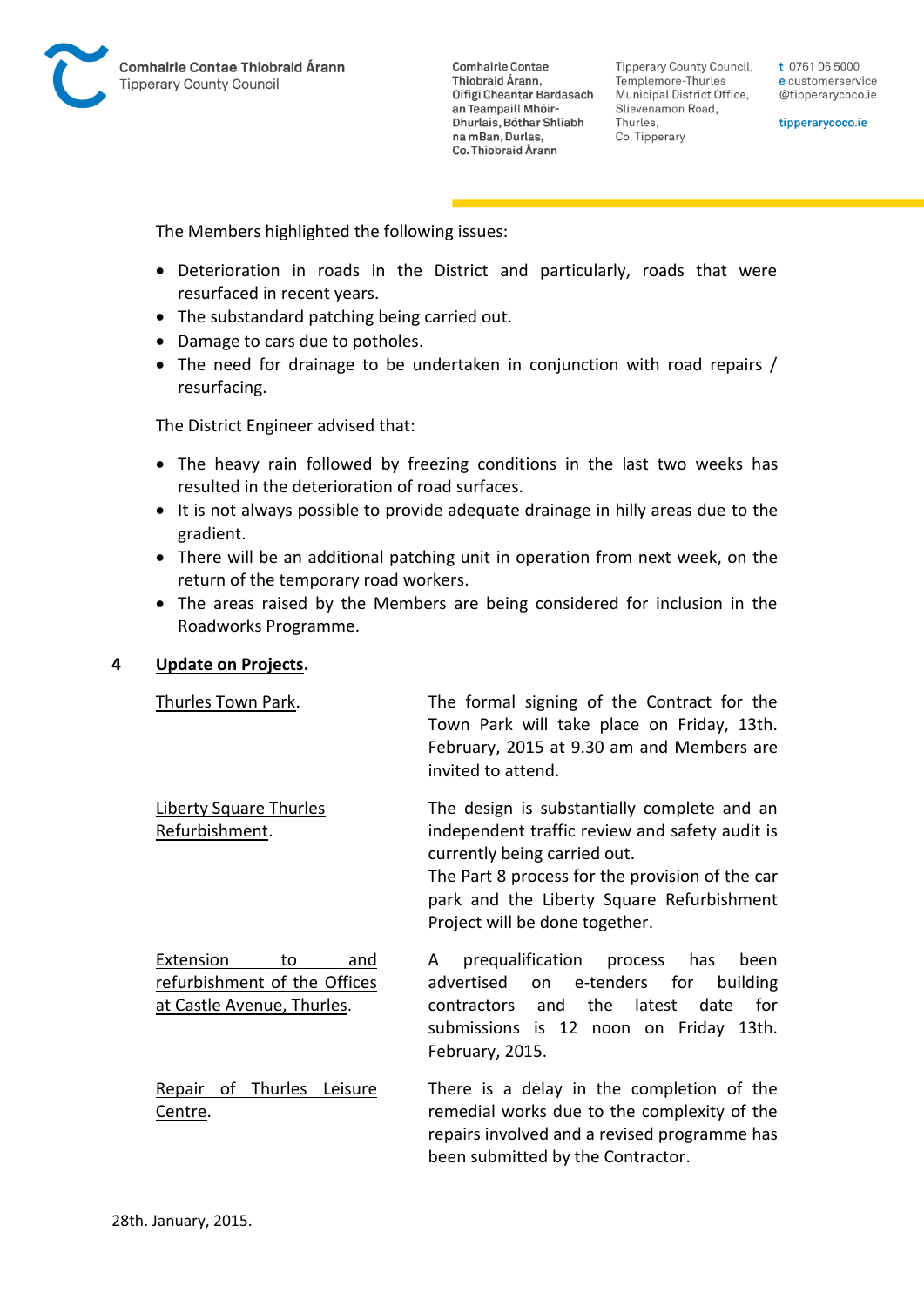

**Tipperary County Council,** Templemore-Thurles Municipal District Office, Slievenamon Road, Thurles, Co. Tipperary

t 0761 06 5000 e customerservice @tipperarycoco.ie

tipperarycoco.ie

A meeting will be arranged with the Contractor within the next week to review progress and to expedite the works. Issues raised in regard to members of the public who have their membership paid will be discussed with the Leisure Centre Manager.

Roscrea Enhancement Scheme. Preliminary designs are currently being prepared and the plans will be brought before the Members in due course.

Painting Scheme. The Scheme will be circulated at the March Monthly Meeting.

Repairs / Improvements to Templemore Town Hall. Funding has been ring-fenced to undertake improvements to Templemore Town Hall.

Templemore Town Park Extension. A landscape architect will be engaged shortly to prepare preliminary plans for the extension.

#### **5 Notices of Motion.**

#### **(a) Notice of Motion in the name of Councillor Jim Ryan.**

The following Notice of Motion in the name of Councillor Jim Ryan was considered earlier in the Meeting:

"I am calling on Tipperary County Council to seek a meeting with both the NRA and the Minister for Transport to look for the necessary funding to proceed with the construction of the proposed ring road for Thurles."

#### **(b) Notice of Motion in the name of Councillor Michael Smith.**

Councillor Michael Smith formally moved the following Notice of Motion in his name:

"I am calling on the Templemore-Thurles Municipal District to ask the Housing Section to carry out a report on the heating systems in Cois Carrig, Roscrea following the remedial work scheme which was carried out."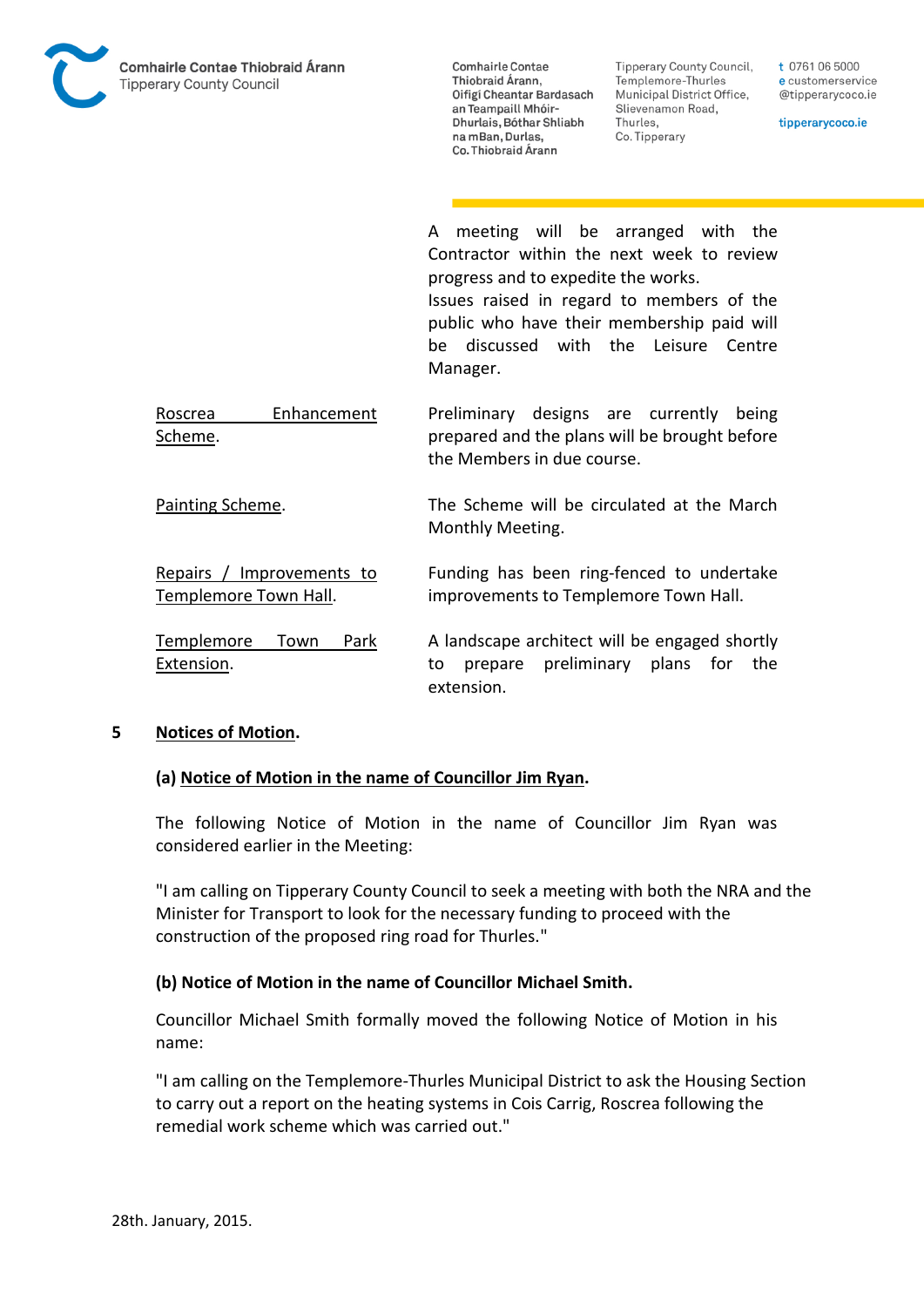

**Tipperary County Council,** Templemore-Thurles Municipal District Office, Slievenamon Road, Thurles, Co. Tipperary

t 0761 06 5000 e customerservice @tipperarycoco.ie

tipperarycoco.ie

Michael Tierney, Executive Engineer advised that the stoves will be replaced in Cois Carrig as they are not in working order and he confirmed that the Senior Executive Engineer, Housing Section, Nenagh is dealing with the matter.

The Meetings Administrator indicated that a survey of the tenants was carried out prior to the work commencing to establish their preference on the type of heating system to be installed in individual houses.

### **(c) Notice of Motion in the name of Councillor David Doran.**

Councillor David Doran formally moved the following Notice of Motion in his name:

"I am calling on this Municipal District Council to take action immediately re Graigue Bridge as this is a serious health and safety issue for anyone who uses this road."

Councillor J. Ryan seconded the Motion and the other Members endorsed the request.

The District Engineer responded as follows:-

Irish Rail is responsible for the Bridge and they have agreed to inspect it and complete priority works as a matter of urgency.

It was agreed that a representative from Irish Rail be invited to the next monthly meeting of the Municipal District if the bridge has not been made safe in the interim.

#### **(d) Notice of Motion in the name of Councillor Jim Ryan.**

Councillor Jim Ryan formally moved the following Notice of Motion in his name:

"Following on from the success of bringing a natural gas supply to Nenagh, I am calling on the Government to do the same for Thurles."

Councillor Ryan outlined potential benefits that natural gas would bring to Thurles.

The Motion was seconded by Councillor W. Kennedy and the other Members expressed support for the request.

The Meetings Administrator advised that a number of meetings were held with representatives from Bord Gais over the years regarding the extension of the natural gas network to Thurles and that it appears a number of large energy users is required to make the project viable.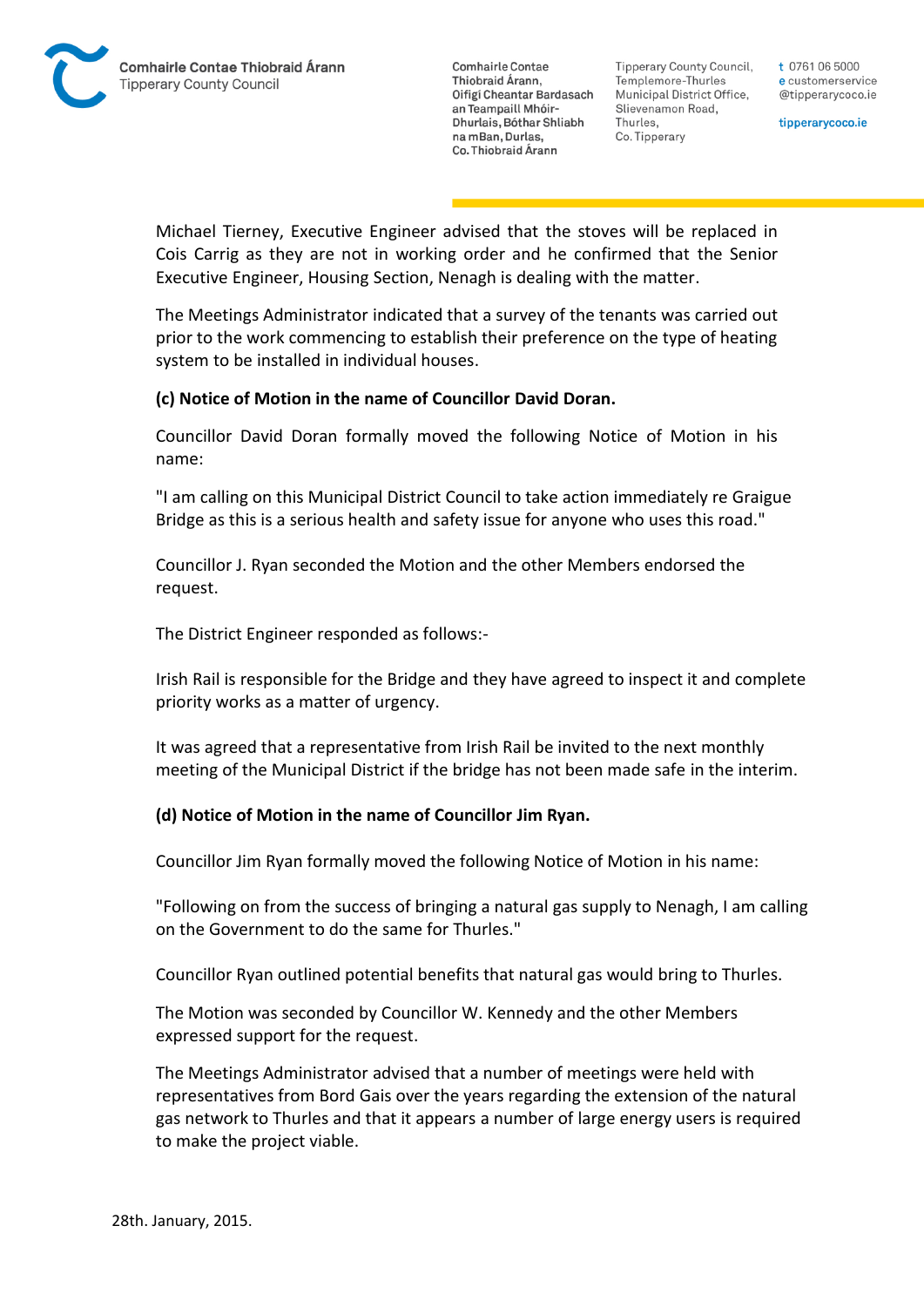

Tipperary County Council. Templemore-Thurles Municipal District Office, Slievenamon Road, Thurles, Co. Tipperary

t 0761 06 5000 e customerservice @tipperarycoco.ie

tipperarycoco.ie

It was agreed that Gaslink be formally requested to extend the natural gas network to Thurles and that a Committee be established to progress the proposal.

## **(e) Notice of Motion in the name of Councillor Jackie Cahill.**

Councillor Jackie Cahill formally moved the following Notice of Motion in his name:

"Is there a budget allocated for repairs to Council houses?"

Councillor Cahill indicated that external wall insulation is urgently required for the older housing stock in the District.

Michael Tierney, Executive Engineer advised that Phase 1 of the Energy Fabric Upgrade which involves cavity wall insulation has to be completed throughout the County before the Department of the Environment, Community & Local Government will allow Phase 2, which is external wall insulation, to commence.

#### **(f) Notice of Motion in the name of Councillor Jackie Cahill.**

Councillor Jackie Cahill formally moved the following Notice of Motion in his name:

"That the recycling bins in Ballycahill Village be maintained in a clean and tidy manner."

Councillor M. Lowry seconded the Motion which was endorsed by all the Members.

The District Director acknowledged that indiscriminate dumping occurs at Bottle Banks and that every effort is being made to address the issue. He undertook to have the area cleared.

#### **6 Correspondence.**

#### a) Thurles Fairtrade Town Committee.

A letter received from Thurles Fairtrade Committee, seeking the endorsement of the Members to the designation of Thurles as a Fairtrade Town, was circulated at the Meeting.

It was proposed by Councillor S. Hanafin, seconded by Councillor J. Cahill and resolved:-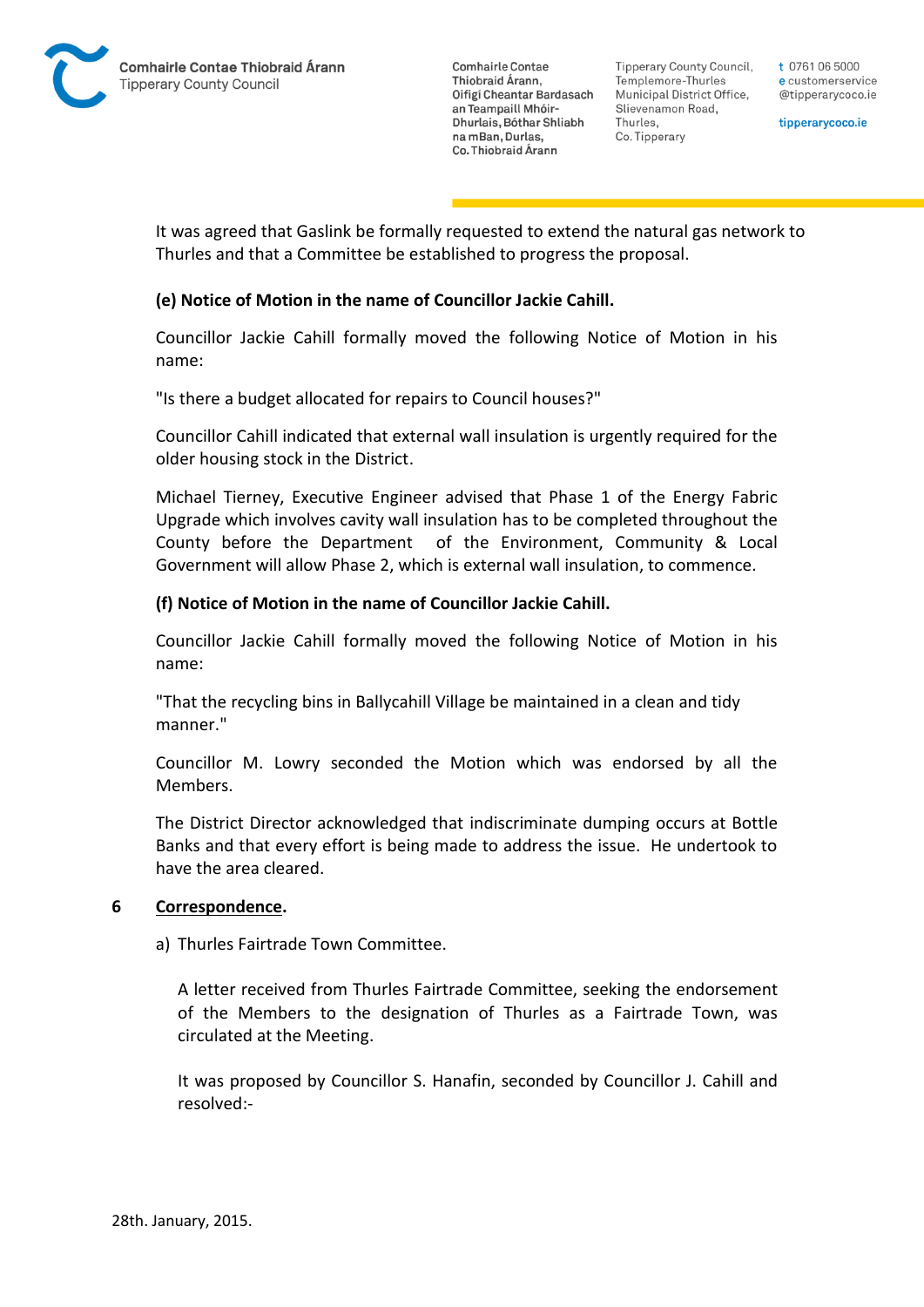Tipperary County Council. Templemore-Thurles Municipal District Office, Slievenamon Road, Thurles, Co. Tipperary

t 0761 06 5000 e customerservice @tipperarycoco.ie

tipperarycoco.ie

"That the Templemore-Thurles Municipal District recognised and support the contribution of the Thurles Fairtrade Town Committee in promoting the Fairtrade Initiative in Thurles."

b) Request for the receipt of a Deputation.

The Meetings Administrator advised that former members of Templemore Town Council have submitted a request for the receipt of a deputation to discuss the following:

- I. Templemore Town Hall.
- II. St. Patrick's Day Parade.
- III. Templemore Town Park.
- IV. Community Groups.
- V. Other Templemore Matters.

It was proposed by Councillor D. Doran, seconded by Councillor M. Smith and resolved:-

"That the Templemore-Thurles Municipal District hereby decide to receive a deputation from former Members of Templemore Town Council on Wednesday, 25th. February, 2015 at 10:00am prior to the Monthly Meeting to discuss the issues as outlined in their request."

c) Taking in Charge of Private Estates.

The Meetings Administrator advised that officials from the Planning Section will attend the next Monthly Meeting to update the Members on taking in charge of estates.

d) Sewerage problem at Oakdale, Templemore.

The Meetings Administrator indicated that he had not received any correspondence from Oakdale Residents Association in regard to sewerage problems in the estate and that complaints in regard to water services should be logged with Irish Water.

#### **7 Votes of Congratulations / Sympathy.**

a) Councillor W. Kennedy congratulated 3 students from St. Joseph's College, Borrisoleigh on achieving first place in the Intermediate Technology Category of the BT Young Scientist & Technology Exhibition and Michelle Costello, Pallas, Borrisoleigh on winning 3 Gold Medals in the Irish Special Olympics Finals.